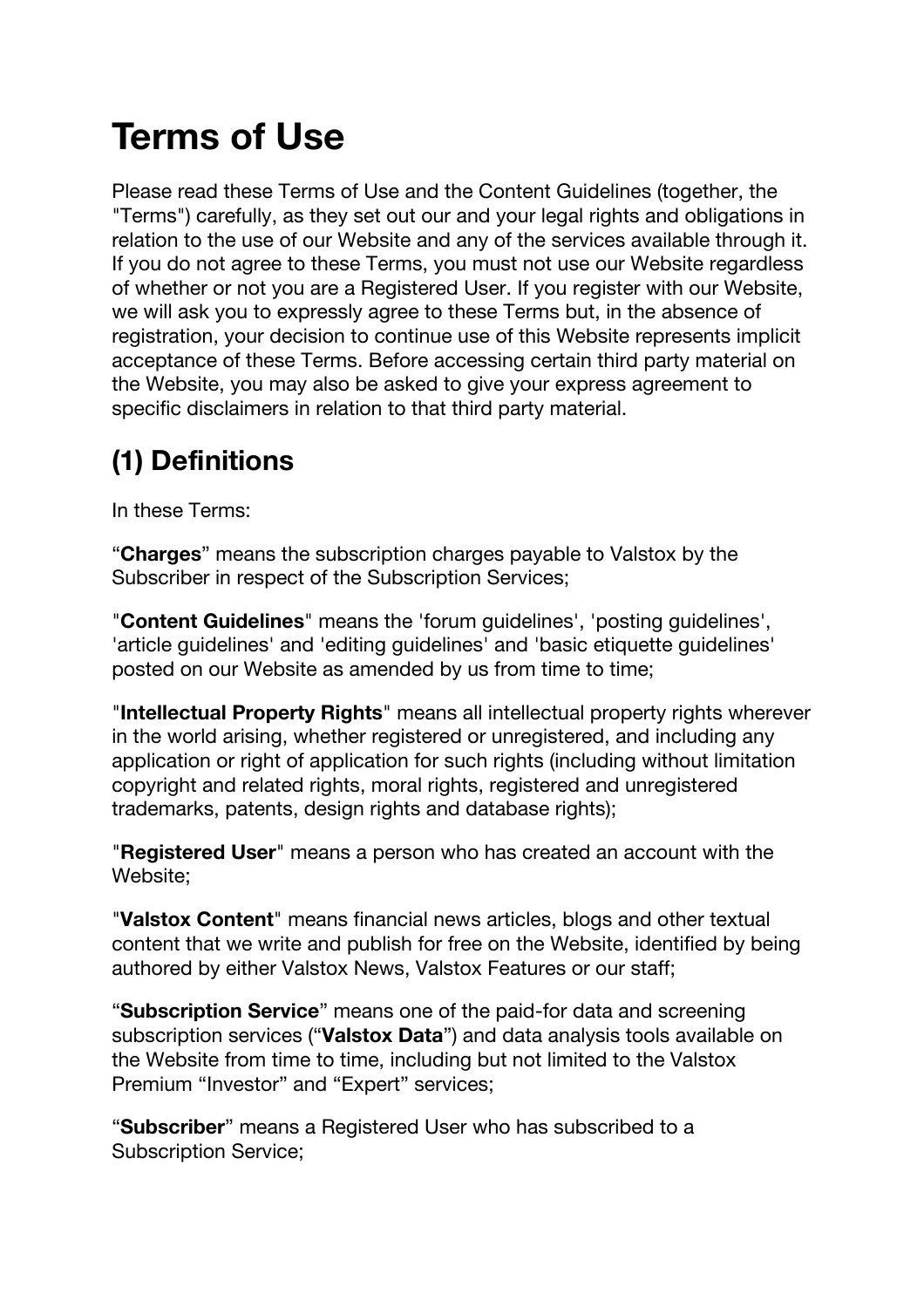"**Third Party Content"** means financial news, articles, advertising and/or other content (including without limitation video, textual, graphic, photographic, audio and audio-visual content) that is published on the Website, but is provided by third parties (for example content sourced from external publishers including news organisations and research houses),

"**Valstox Data**" means data that we source from third party data suppliers and any intermediate algorithms and calculations that we undertake in respect of that data;

"**Trial Period**" means a period during which the Subscriber can access a Subscription Service without paying the Charges;

"**Use**" means any use whatsoever and includes, without limitation, viewing, storing, reproducing, displaying, publishing, distributing, broadcasting and/or creating derivative works;

"**User Content**" means content (including without limitation video, textual, graphic, photographic, audio and audio-visual content) uploaded or otherwise provided for publication by a Registered User for Use on or in relation to the Website; and

"**Website**" means the website at www.valstox.com or any successor site operated by us from time to time.

References in these Terms to "we" or "us" mean Valstox Ltd; and references in these Terms to "you" mean the person using the Website or holding a Registered User account with the Website.

### **(2) Licence**

We or our licensors own the Intellectual Property Rights in the Website and material on the Website. You may view, download for caching purposes only, and print material from the Website, in each case for personal use only, and subject to the restrictions set out below. Non-personal use is a violation of these Terms. Save to the extent that you own (or are properly licensed by a third party to exercise) the relevant rights, you must not: (a) republish or redistribute material from the Website (including republication or redistribution on another website or in any other format); (b) sell, rent or sublicense material from the Website; (c) edit or otherwise modify any material from the Website except in accordance with the Content Guidelines; (d) make any charge in relation to or carry on by way of business any activities in relation to any material obtained from the Website; or (e) show (whether for commercial purposes or not) any material from the Website in public. You must not use any material from the Website for any improper or unlawful purpose or conduct any scraping, data mining or automated data collection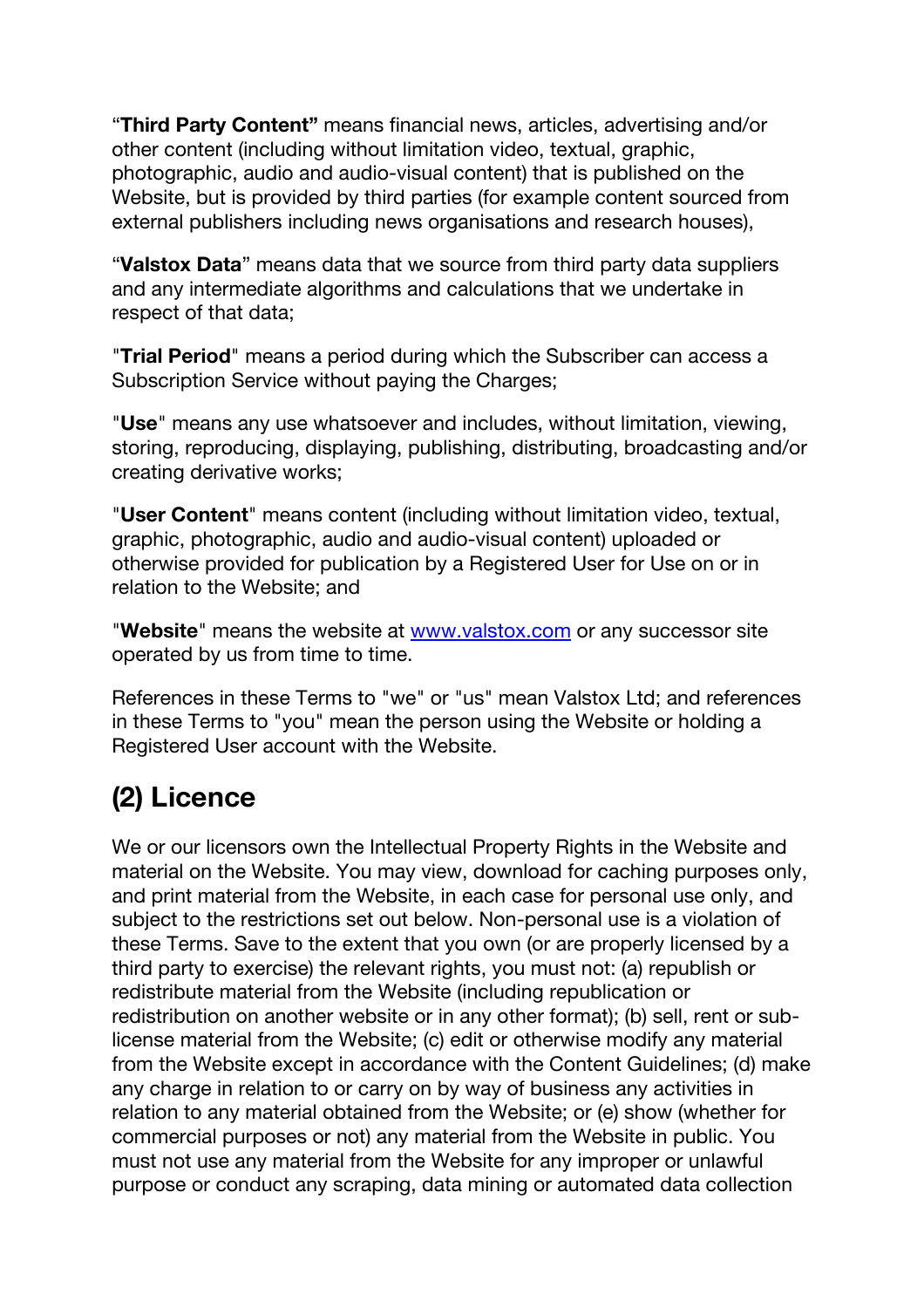in relation to the Website. You must not use the Website in any way that causes, or may cause, damage to the Website or impairment of the availability or accessibility of the Website, or in any way which is unlawful, illegal, fraudulent or harmful, or in connection with any unlawful, illegal, fraudulent or harmful purpose or activity.

The Website is designed for use in numerous global free market countries and the information on it relates to investments marketed to residents of the those countries. You must not use the Website in any country where its use is or would be prohibited by local laws.

You may only Use the Website if you are at least 18 years of age and from a company which is a professionally qualified client.

### **(3) Restricted access**

Access to certain areas of the Website is restricted to Registered Users and may be further restricted to Subscribers. We reserve the right to restrict access to other areas of the Website, or indeed the whole Website, at our discretion. You must not use the login details or password of any other person to access restricted areas of the Website.

### **(4) Registered Users & Subscribers**

In order to become a Registered User, you must create an account using the Website interface, and click on the activation link in the email that we will send to you. Registered Users gain access to additional services and restricted areas on the Website, which may include: (i) the ability to submit and edit articles on the Website; (ii) the ability to subscribe to RSS/Atom feeds; (iii) the ability to submit posts to our Website forums and to rate others' posts; (iv) access to our virtual fund trading facility; (v) the facility to create a detailed profile which may be made available via the Website; (vi) access to our Website-based messaging system; (vii) in the case of Subscribers only, access to the Subscription Service

Registered Users must not allow any other person to use their user ID and password, and they must ensure that that user ID and password are kept confidential. Registered Users accept responsibility for all activities that occur under or in relation to their user ID and password. Upon our request, Registered Users and will provide to us proof of their identity and/or age.

We may also be required by law or requiation to identify Registered Users and disclose their details to a third party including the relevant legal or regulatory authority if requested by them to do so.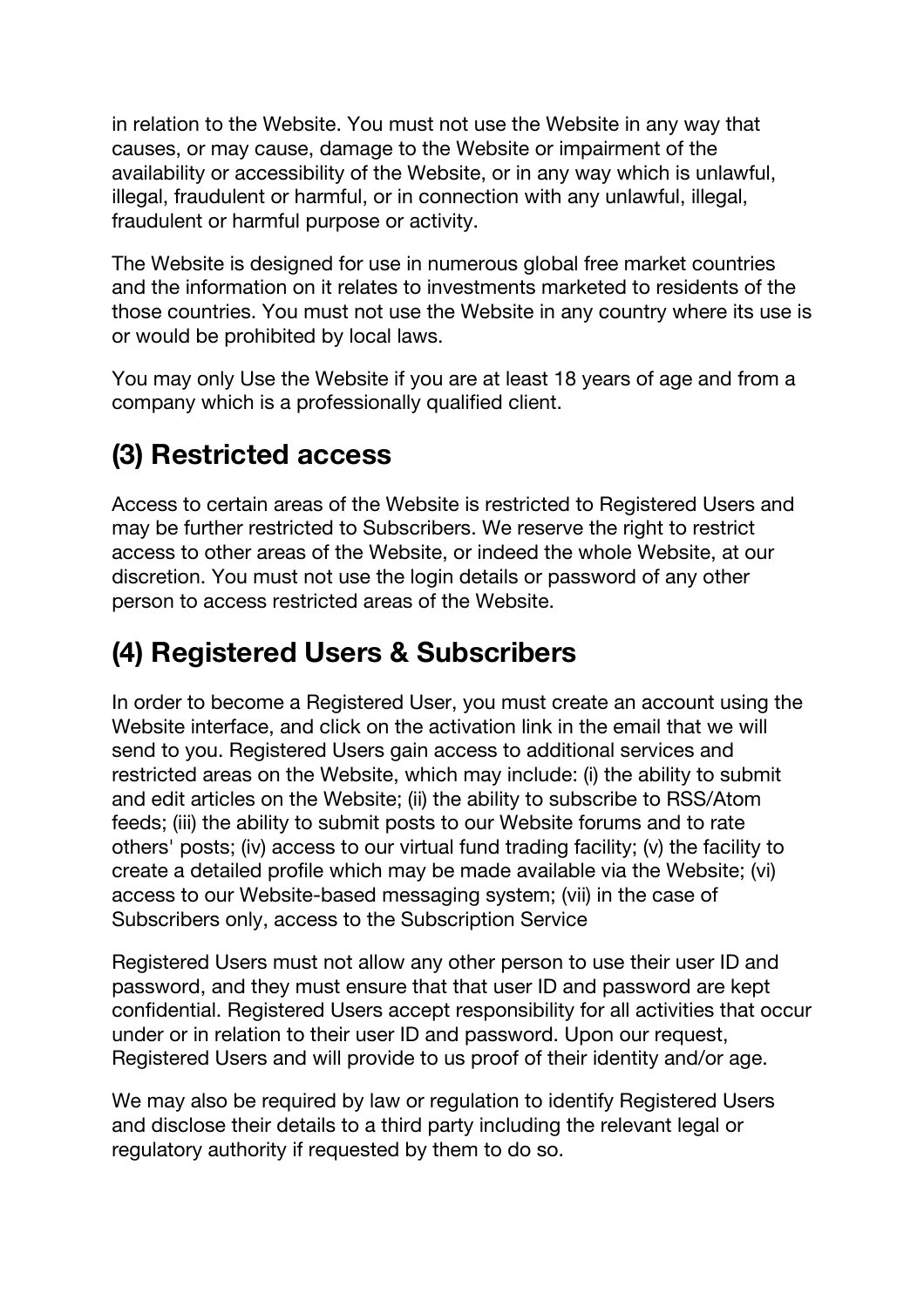We may alter or restrict the services and areas that Registered Users have access to, and/or delete any Registered User's account, in our sole discretion without notice or explanation.

### **(5) User Content**

You grant to us for the full term of copyright (including any extensions, renewals, restorations, revivals and reversions) a non-exclusive royalty-free irrevocable licence to Use the User Content that you submit to the Website, any part of that User Content, and any derivative work based on that User Content and created under these Terms, on or in relation to the Website, any other website and any other media available now or at any time in future. You grant to us the right to sub-license any or all of these rights. You also grant to us the right, under Section 101A of the Copyright, Designs and Patents Act 1988, to bring an action for infringement of any or all of these rights.

You warrant and undertake that you own or have the right to license the relevant Intellectual Property Rights in all User Content that you submit to the Website in accordance with these Terms.

You must ensure that your User Content, and the Use of that User Content in accordance with these Terms, does not constitute:

(a) a financial promotion, an advertisement for any particular investment or investment business, or an invitation or inducement to engage in investment activity;

(b) investment advice, or advice to an investor or potential investor (or an agent for such a person) on the merits of buying, selling, subscribing for or underwriting a particular security or contractually-based investment or exercising any right conferred by such an investment to buy, sell, subscribe for or underwrite such an investment;

(c) the making of an arrangement for another person (whether as principal or agent) to buy, sell, subscribe for or underwrite a security, a contractuallybased investment, or an investment of the kind specified by article 86 or article 89 (so far as relevant to that article) of the Financial Services and Markets Act 2000 (Regulated Activities) Order 2001; or

(d) any financial service or activity regulated or controlled by or pursuant to the Financial Services and Markets Act 2000 or the Financial Services and Markets Act 2000 (Financial Promotions) Order 2005 or any other applicable law.

You also agree to disclose any material interest you or your associates may have when making contributions to your User Content. The restrictions above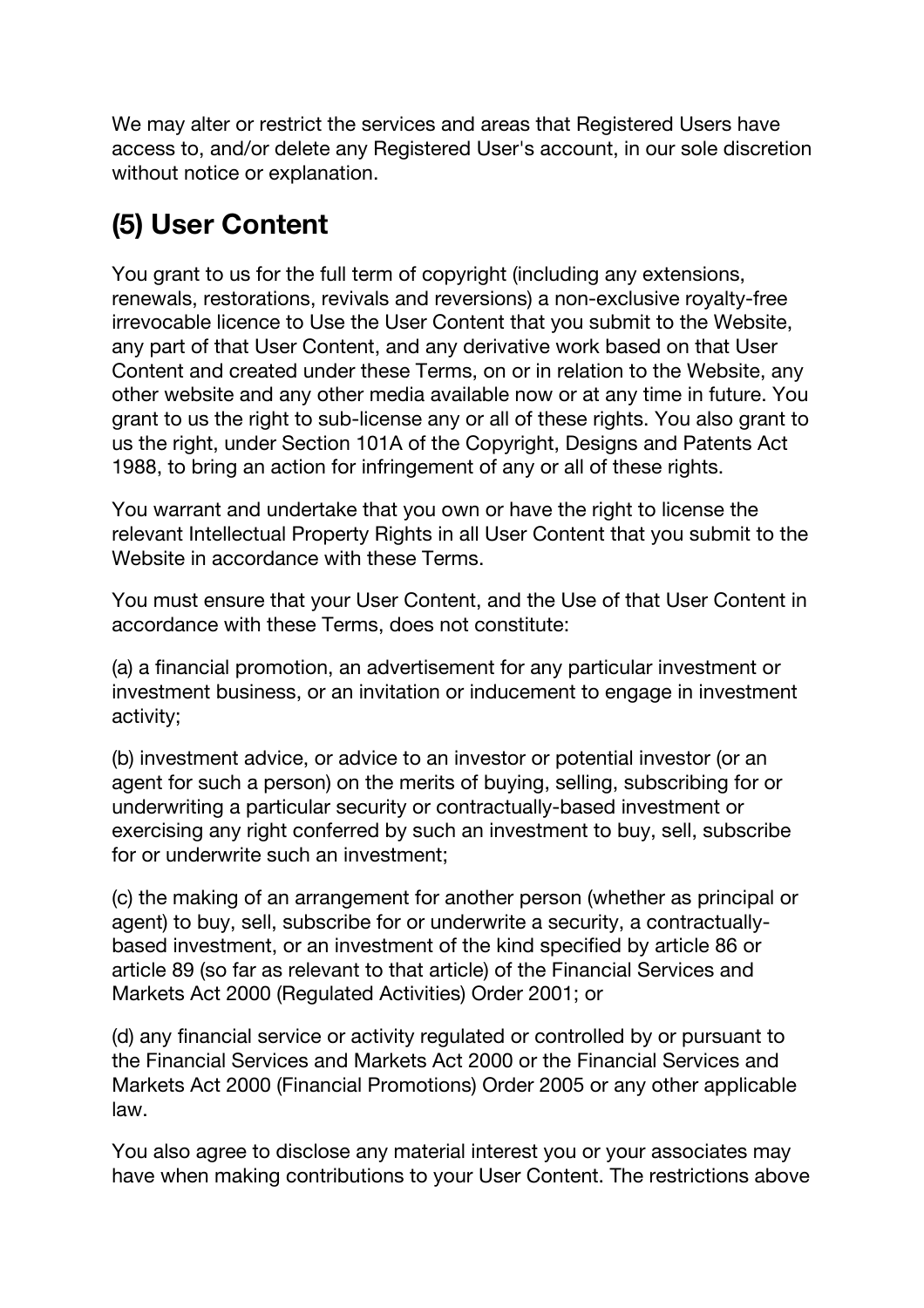do not, of course, prevent you posting general and generic financial information on the Website to the extent that they do not constitute carrying on regulated investment or the communication of a financial promotion under the Financial Services and Markets Act 2000.

You must ensure that your User Content, material linked to by the User Content, and the Use of User Content in accordance with these Terms:

(a) does not infringe any third party's rights (including without limitation Intellectual Property Rights, reputational rights, rights of confidence and rights of privacy);

(b) does not give rise to any cause of action in any jurisdiction, whether against us, you or a third party;

(c) does not violate any law, statute, ordinance, regulation, legally binding code or market conventions in any jurisdiction (including, without limit, financial services regulations) whether in the United Kingdom or elsewhere;

(e) is not pornographic or sexually explicit;

(f) does not duplicate or substantially duplicate User Content previously published on the Website;

(g) is not threatening, abusive, harassing, menacing or contrary to the principles of internet etiquette;

(h) does not constitute spam or marketing material (any promotional activity should only take place through your Profile, as discussed here (insert link)); and;

(g) does not contain any viruses, Trojan horses, worms, time bombs or other computer programming routines that are intended to damage, detrimentally interfere with, surreptitiously intercept or expropriate any system, data or personal information.

You undertake to keep yourself informed as to the contents of the Content Guidelines as stated in this document and to ensure that your User Content and your user behaviour is in line with the Content Guidelines and Basic Etiquette Guidelines.

We do not undertake to monitor your use of the Website or the posting of User Content by you or any third party on the Website. Nor do we warrant that the Users of the Website have adhered to these Terms, although we use reasonable endeavours to remove User Content which breaches these Terms after it has been brought to our attention. If you become aware of any User Content on the Website which breaches these Terms, you should notify us of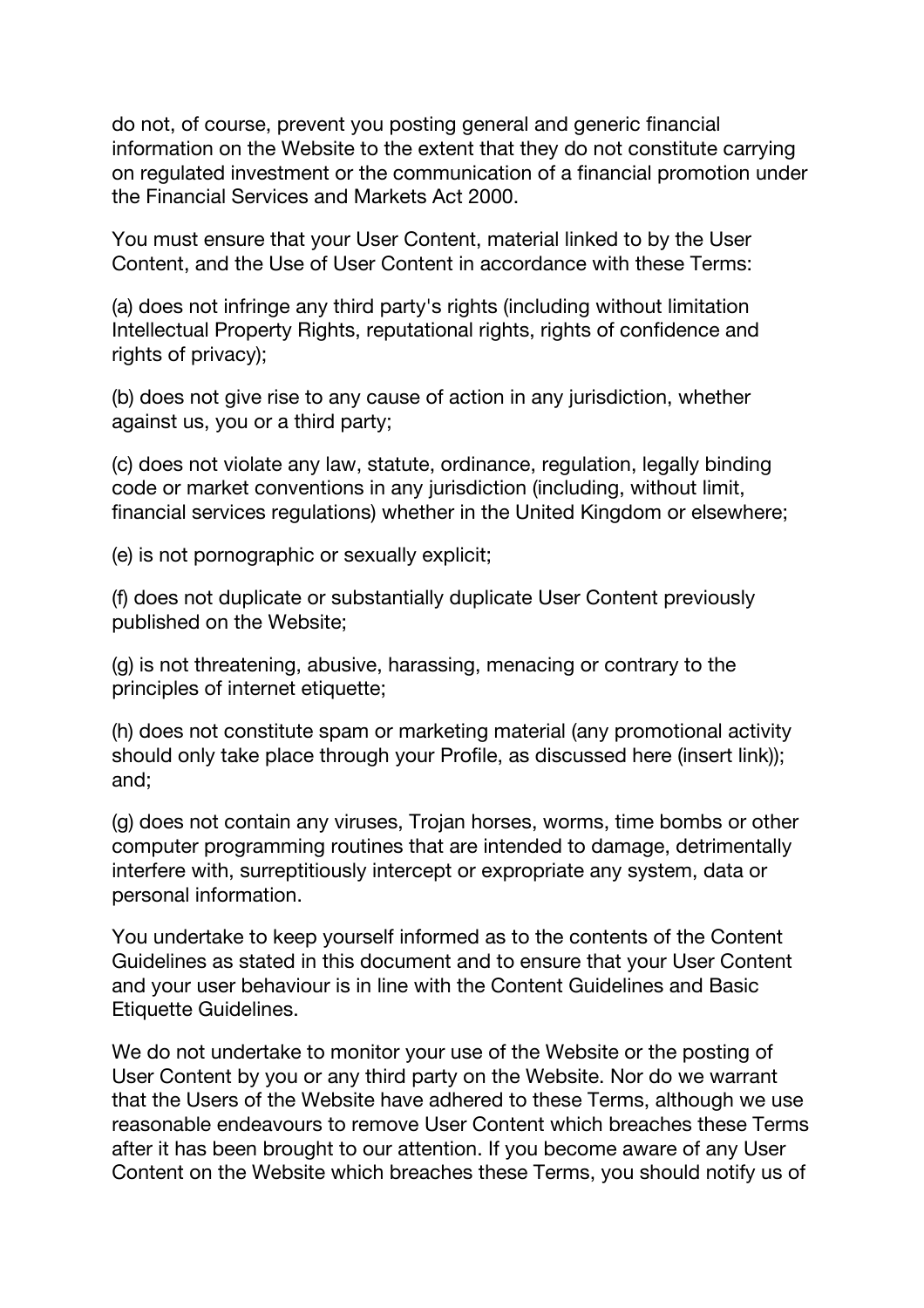that content immediately. You acknowledge that we may edit, delete and/or move User Content without notice or explanation.

### **(6) Third Party Content**

Subject to the Valstox Data warranties in Section 7 below, we do not undertake to monitor Third Party Content that appears on the Website. Nor do we warrant that Third Party Content providers have adhered to these Terms, although we use reasonable endeavours to remove Third Party Content which breaches these Terms after it has been brought to our attention. If you become aware of any Third Party Content on the Website which breaches these Terms, you should notify us of that content immediately.

### **(7) Our warranties**

You acknowledge that the Website and the material on the Website may be changed from time to time without notice. As we provide Valstox Content as a free service to all our users, we offer no warranties in respect of the preparation and publication of this content. Where we provide Valstox Data as part of a paid Subscription Service, we warrant the we will take reasonable care in respect of ensuring the accuracy of that Valstox Data (by ensuring that the underlying data is sourced from a reputable provider), and that we will use reasonable care and skill in the provision of the Subscription Service. If we are notified of a possible error in relation to the Valstox Data, we will endeavour to notify our supplier of this issue, although we cannot be certain that they will be willing to correct the error identified.

Notwithstanding the warranties above, Valstox is not authorised to give investment advice and nothing on the Website should be interpreted as Valstox seeking to offer such advice. Valstox Content, Valstox Data, User Content and/or relevant Third Party Content is provided 'as is' and may contain errors or inaccuracies. You should seek confirmation from an authoritative third party source of any information found on the Website upon which you may wish to rely. Use of Valstox Content, Valstox Data, User Content and/or Third Party Content is solely at the Subscriber's risk.

Subscriber acknowledges that the use and interpretation of the Valstox Data, and any data analysis tools provided as part of the Subscription Service requires skill and judgement. Subscribers shall at all times exercise their own skill and judgement in the Use and interpretation of the Subscription Service and shall be solely responsible for the purposes for which it is used and for all opinions, recommendations, forecasts and other comments made or action taken by Subscribers based wholly or partly on the Valstox Data and/or data analysis tools.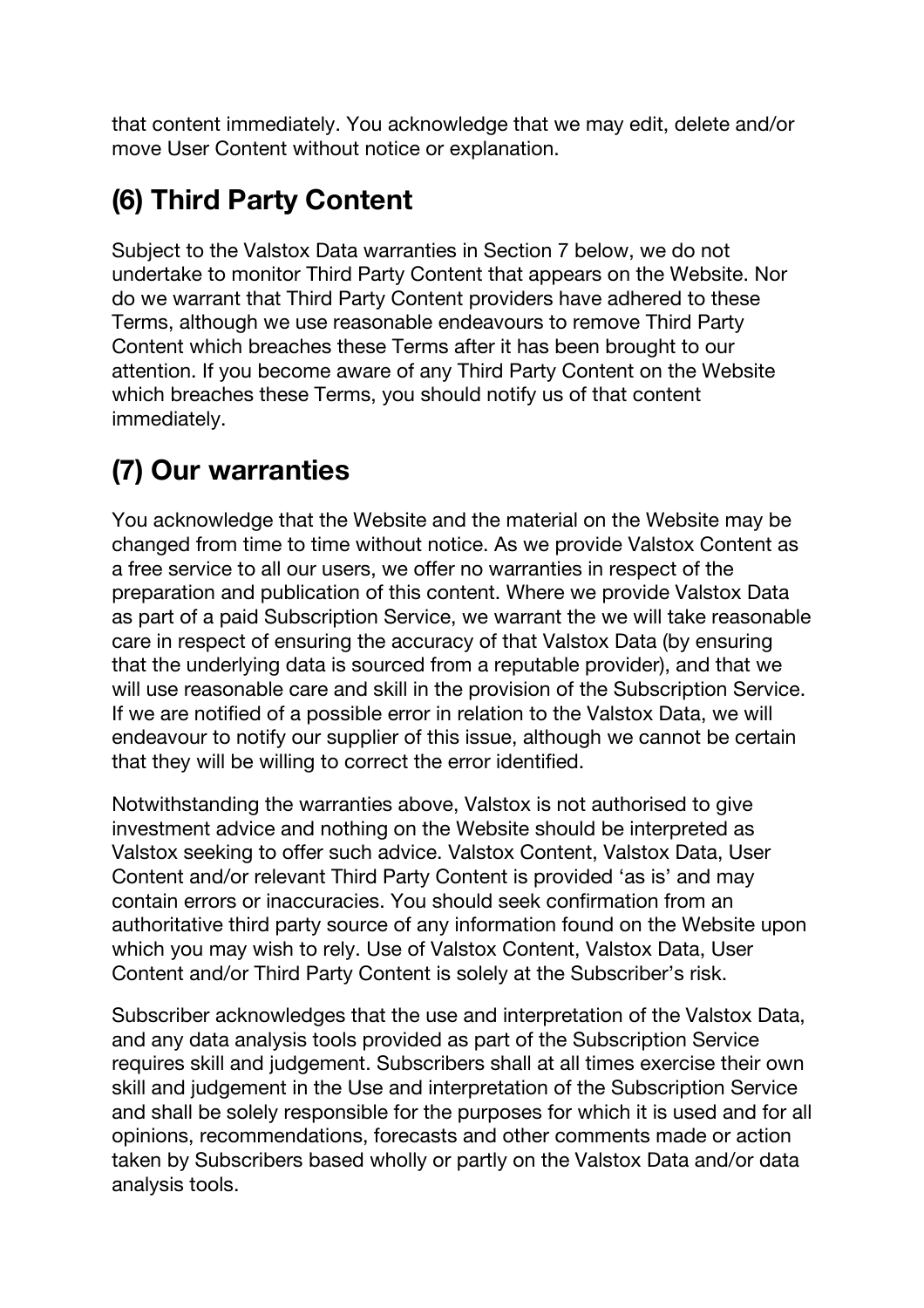Valstox's Subscription Service includes access to pre-defined investor screens based on the work of famous investors, such as Benjamin Graham. We do not choose the companies on these lists. All the screens are based on set quantitative criteria, which are taken either from research papers or from the writings of investment educators. However, please note that the screening criteria used may represent Valstox's interpretation of the author's investment approach based on the available data-set and will not be determined or endorsed by the original strategist. You should consider the results of any screening process as candidates for further research, not as a buy list or as a set of professional recommendations.

These investor screens are intended purely as an educational tool to test the performance of different investment approaches in global free markets. Our performance tracking ignores the impact of factors such as spreads, commissions, spreads and dividends. While this means that the reported performance is likely to be unachievable, this allows a useful comparison of different investment styles under the same market conditions.

Subject to the warranty given above in respect of the paid-for Subscription Service:

(a) we do not warrant the completeness, veracity, bona fides or accuracy of the material on the Website; nor do we commit to ensuring that the Website remains available or that the material on the Website is kept up-to-date;

(b) we do not grant to you any warranties or make any representations relating to the Website or your Use of the Website, and to the fullest extent permitted by applicable law we exclude all warranties and representations.

You acknowledge that the material on the Website submitted by third parties (including our Registered Users) from time to time is the sole responsible of the third party who has submitted that material. If you become aware of any inaccuracy or error on the website, please let us know.

### **(8) Indemnity**

You will indemnify us and keep us indemnified against any loss, damage, expense, cost or liability incurred or suffered by us arising out of any breach by you of any of these Terms, or arising out of any claim that you have breached any of these Terms.

### **(9) Financial disclaimer**

Our Website is a financial data and news portal, discussion forum and content aggregator. Valstox is not a broker/dealer, we are not an investment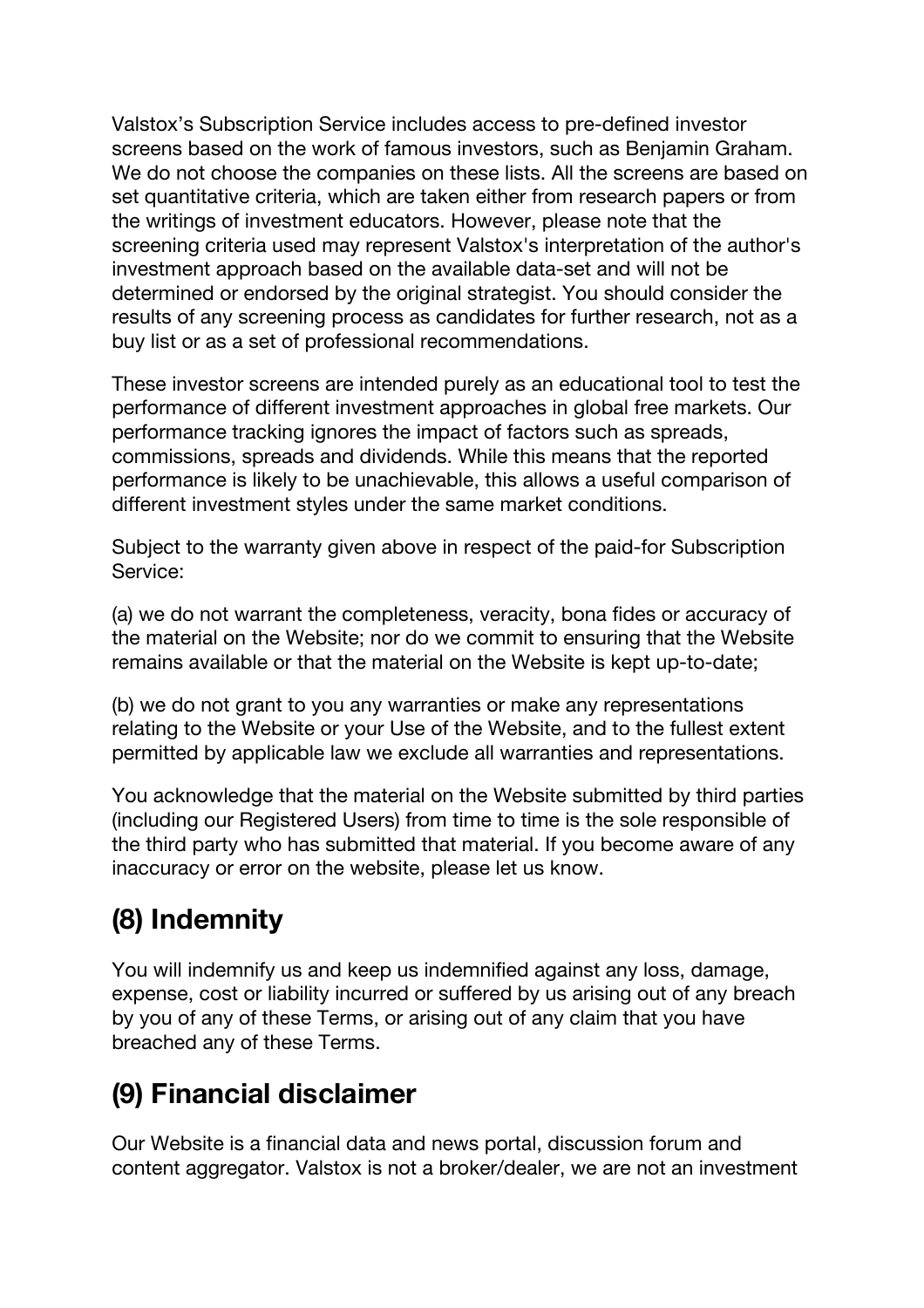advisor, we have no access to non-public information about publicly traded companies, and this is not a place for the giving or receiving of financial advice, advice concerning investment decisions or tax or legal advice. We are not regulated by the Financial Services Authority.

We are an educational forum for analysing, learning & discussing general and generic information related to stocks, investments and strategies. No content on the site constitutes - or should be understood as constituting - a recommendation to enter in any securities transactions or to engage in any of the investment strategies presented in our site content. We do not provide personalised recommendations or views as to whether a stock or investment approach is suited to the financial needs of a specific individual.

Much of the content on this site is user-generated and, as such, impossible to monitor effectively. Excluding the Valstox Content and Valstox Data, all of the information on our Website about businesses, companies, investment strategies, investments and investment opportunities is provided by our Registered Users and other third parties. We act as a mere conduit for this information published on our Website, and we do not select, monitor, edit, modify review, evaluate or otherwise oversee the information or the publication of the information on our Website.

Where we present investment screens, the results should only be treated as candidates for further research, not as a buy list or set of recommendations. Screening may help to narrow a search based on pre-defined criteria but it is not a substitute for independent research reflecting your individual criteria for investing/trading.

Valstox Content and Valstox Data is intended to be used and must be used for informational purposes only. It is very important to do your own analysis before making any investment based on your own personal circumstances. You should take professional financial advice in connection with, or independently research and verify, any information that you find on our Website and wish to rely upon, whether for the purpose of making an investment decision or otherwise. Any arrangements between you and any third party contacted via the Website are at your sole risk.

Accordingly, we will not be liable, whether in contract, tort (including negligence) or otherwise, in respect of any damage, expense or other loss you may suffer arising out of such information or any reliance you may place upon such information.

Our Website is a UK based business and complies in accordance with UK law. The Website is open to professional clientele abroad, such as in the US or Canada or to US persons or Canadian persons. Nothing on this Website or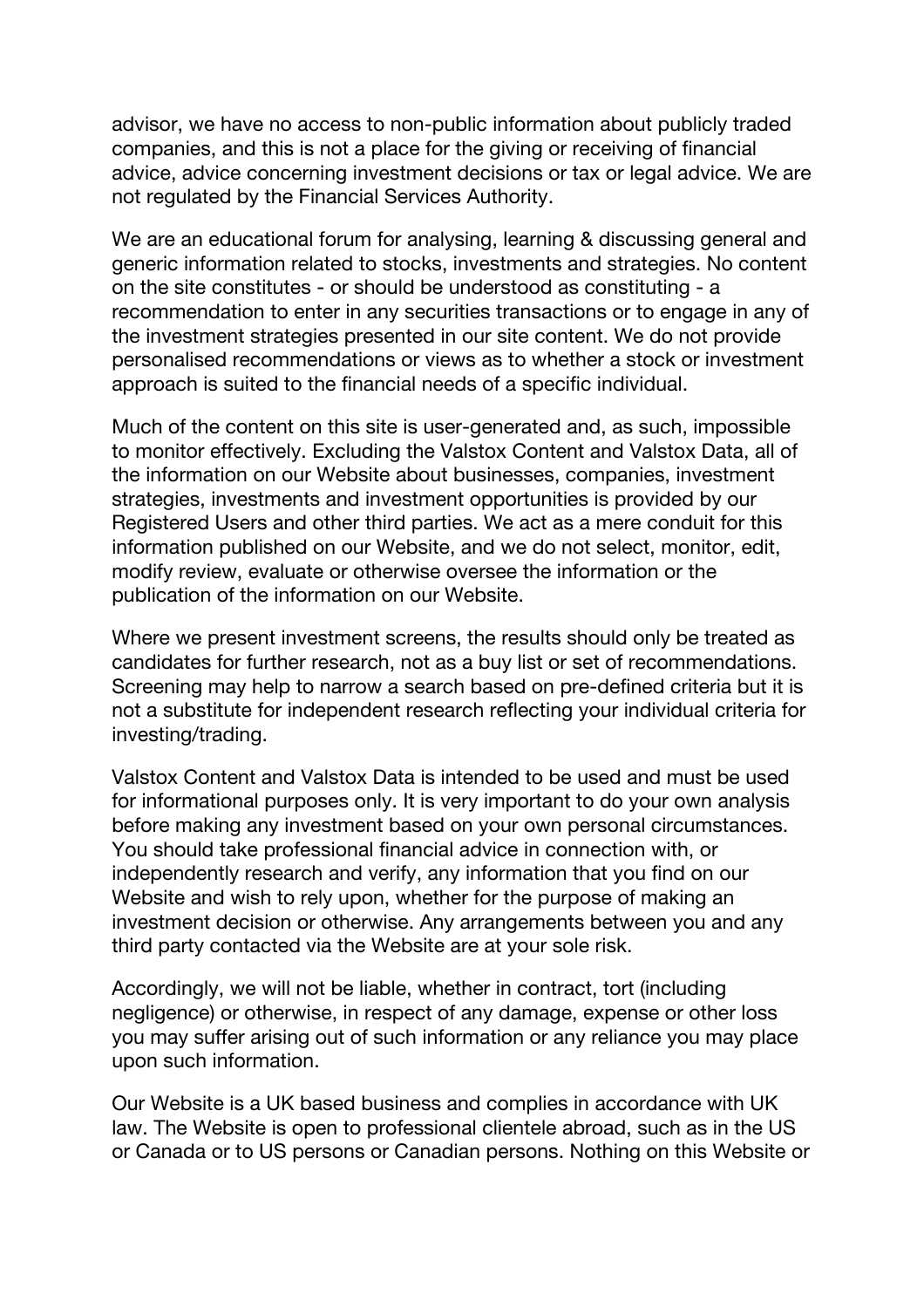any part thereof is intended to constitute advice, offering or solicitation to buy or sell investments in any jurisdiction.

We do not therefore warrant that our Website complies with the applicable laws or regulations of any particular jurisdiction outside the UK. Accordingly, if it is prohibited to make information provided on this Website or any part thereof available in your jurisdiction or to you (by reason of nationality, residence or otherwise) the Website or any part thereof is not directed at you.

You accept that if you are resident outside the UK, you must satisfy yourself that you are lawfully able to access our Website and, in particular, able to lawfully receive any document which contains links or allows you access to other websites in the country from where you are accessing the User Content, Third Party Content and/or Valstox Content.

We do not accept any liability for any costs, losses or damages resulting from, or related to, the availability or content of the Website to persons in jurisdictions inside or outside the UK or to persons who are nominees of or trustees for citizens, resident or nationals of other countries.

We would like to draw your attention to the following important investment warnings: i) the value of shares and investments and the income derived from them can go down as well as up; ii) investors may not get back the amount they invested; and iii) past performance is not necessarily a guide to future performance.

#### **(10) General disclaimer**

Our liability is limited and excluded to the maximum extent permitted under applicable law. We will not be liable for any direct or indirect loss or damage arising under these Terms, your Use of the Subscription Service or in connection with the Website, whether arising in tort, contract, or otherwise.

Without limiting the generality of the exclusion of liability above, we will not be liable for any loss of profit, contracts, business, goodwill, data, income, revenue or anticipated savings arising under these Terms, your Use of the Subscription Service or in connection with the Website, whether direct or indirect, and whether arising in tort, contract, or otherwise; nor will we be liable for any loss or damage arising out of any event that is beyond our reasonable control.

If, notwithstanding the limitations of liability in these Terms, we are found to be liable to you, our liability is limited in relation to any event or series of related events will not exceed UK£250, save as in respect of Subscribers, in relation to which our liability shall be limited to the Charges paid by the Subscriber in question.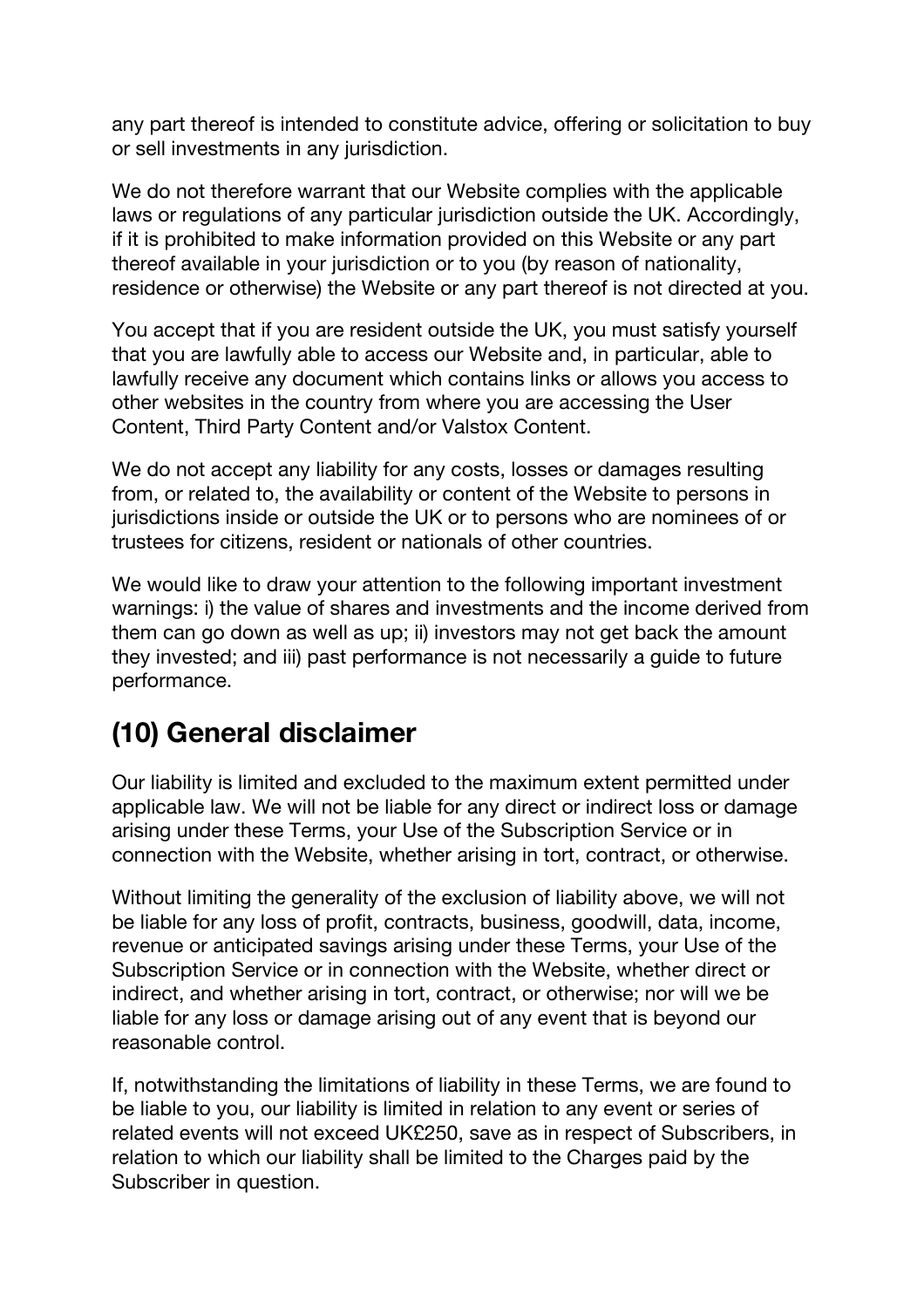You agreed to the publication of feedback and comments about you by others on the Website, you acknowledge that such feedback and comments may be critical or defamatory, and you agree that you will not hold us liable in respect of any such feedback and comments, irrespective of whether we are aware or ought to have been aware of such feedback and comments. Nothing in these Terms will exclude or limit our liability for fraud, for death or personal injury caused by our negligence, or for any other liability which cannot be excluded or limited under applicable law.

### **(11) Third party websites**

The Website includes links to other websites. These links are not recommendations, and are provided for your information only. We have no control over the contents of those websites, and accept no responsibility for them or for any loss or damage that may arise from your use of them.

### **(12) Trade marks**

Valstox and our logo are trademarks belonging to us. We give no permission for the use of these trademarks, and such use may constitute an infringement of our rights. The other registered and unregistered trademarks or service marks on the Website are the property of their respective owners. Unless stated otherwise, we do not endorse and are not affiliated with any of the holders of any such rights and as such we cannot grant any licence to exercise such rights.

### **(13) Term & Termination**

Without prejudice to our other rights under these Terms, if you (including for the avoidance of doubt Registered Users and Subscribers) breach any of these Terms in any way, or if we reasonably suspect that you have breached any of these Terms in any way, we may: (a) delete, move or edit any of your User Content;

(b) send you one or more formal warnings;

(c) temporarily suspend your access to the Website and/or the Subscription Service;

(d) delete your account;

(e) permanently prohibit you from using the Website and/or the Subscription Service;

(f) block computers using your IP address from accessing the Website;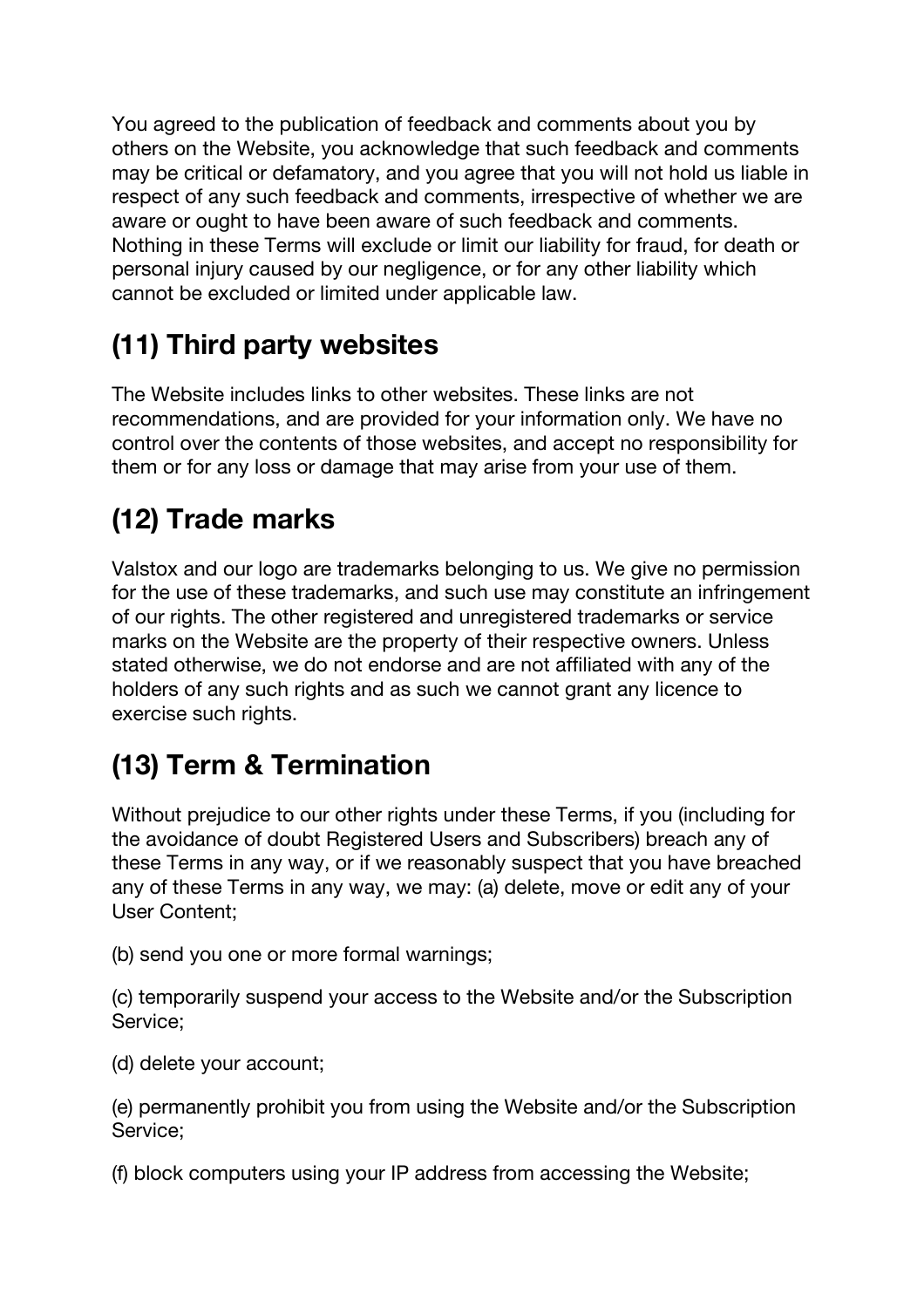(g) contact your internet services provider and request that they block your access to the Website; and/or

(h) bring court proceeding against you for breach of contract or otherwise.

Where we suspend or prohibit or block your access to the Website, part of the Website, and/or the Subscription Service, you must not take any action to circumvent such suspension or prohibition or block (including without limitation using a different account).

### **(14) Subscription Trial Period**

The duration of any Trial Period shall be as specified on the Website. Use of the Subscription Service shall be free of charge during the Trial Period..

Unless you provide Valstox with notice to terminate the Subscription Service prior to the end of the Trial Period (by unsubscribing on the Website), the Charges provisions shall apply and govern your ongoing Use of the Subscription Service.

After the Trial Period expires you shall be liable to pay the Charges. You accept that by providing your Paypal account or your credit or debit card details you authorise Valstox to deduct the Charges (or instalments of the Charges) using such payment method (as applicable) on a regular basis and in advance until the you terminate or cancel your subscription to the Subscription Service.

The amount of the Charges shall be as displayed on the Website and may change from time to time. However, where we bill you for any upgrade modules, we will only do so based on your request for these modules and with your consent to the proposed upgrade pricing.

You may only have one Trial Period. Should we identify that you have already made use of a Free Trial Period with the Subscription Service, you will immediately be billed for the Charges.

## **(15) Charges**

Subject to the Trial Period provisions above, in consideration for the provision of the Subscription Service, Subscribers agree to pay the Charges applicable to the Data plan which they have selected as detailed on the Website and updated from time to time. Without prejudice to its rights to recover the sums outstanding from the Subscriber, should Valstox not be able to withdraw any part of the Charges from the Subscriber's Paypal account or credit or debit card, Valstox reserves the right to: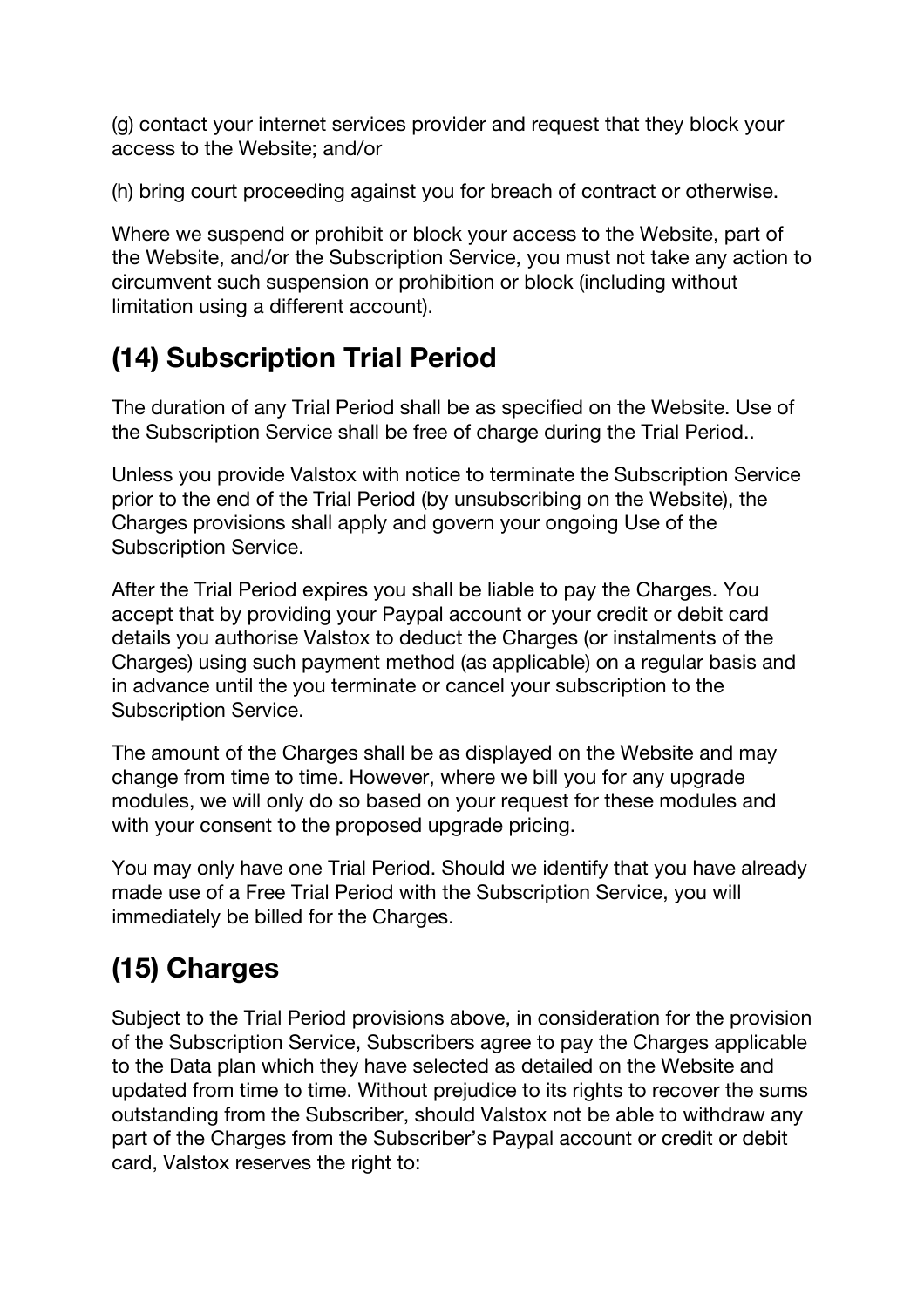- 1. suspend access to the Subscription Service; or
- 2. terminate this agreement to access the Subscription Service.

#### **(16) Refund / Cancellation**

At the end of each subscription period, a subscription will continue to automatically renew at the prevailing fee rate applicable to the Data plan which has been selected by the Subscriber, unless terminated by us or until the Subscriber notifies us of their decision to cancel their subscription to the **Services** 

Either party may terminate this agreement to access the Subscription Service, which in the case of the Subscriber may be communicated to Valstox by the Subscriber unsubscribing on the Website. If the Subscriber terminates this agreement to access the Subscription Service, the Subscriber shall ensure that it pays Valstox all Charges owing up until the date of termination (including any outstanding interest) and will be entitled to use the service until the end of that billing period. The Subscriber shall not be entitled to any refund of charges it has already paid to Valstox.

### **(17) Cooling Off Period**

Under Part III of the Consumer Contracts (Information, Cancellation and Additional Charges) Regulations 2013,, you might otherwise have the right to cancel the agreement to access the Subscription Service without charge for 14 days after the day this Agreement has been concluded. However, when you successfully complete your order for our Subscription Service, you agree that the Product is immediately available to you (i.e. before the end of that cancellation period) and that we have therefore immediately commenced provision of the services for the purposes of the Regulations. As the services are provided at your request, you lose your right to cancel under the Regulations. It is only on the basis of this understanding that we are willing to offer you the free Subscription Trial Period outlined above.

Any Billing Assistance will be conducted by email (customerservice@valstox.com). Our customer service centre will be open business days and hours Monday to Friday and closed on weekends.

### **(18) Beta Access**

All of our data subscription offer will remain in "beta" until we indicate otherwise. From time to time, Valstox may also offer you access to certain new features of the Website as a "beta user". If you use beta features, you acknowledge that these features may not yet have been fully bug-tested and may therefore contain significant errors and issues. You undertake to notify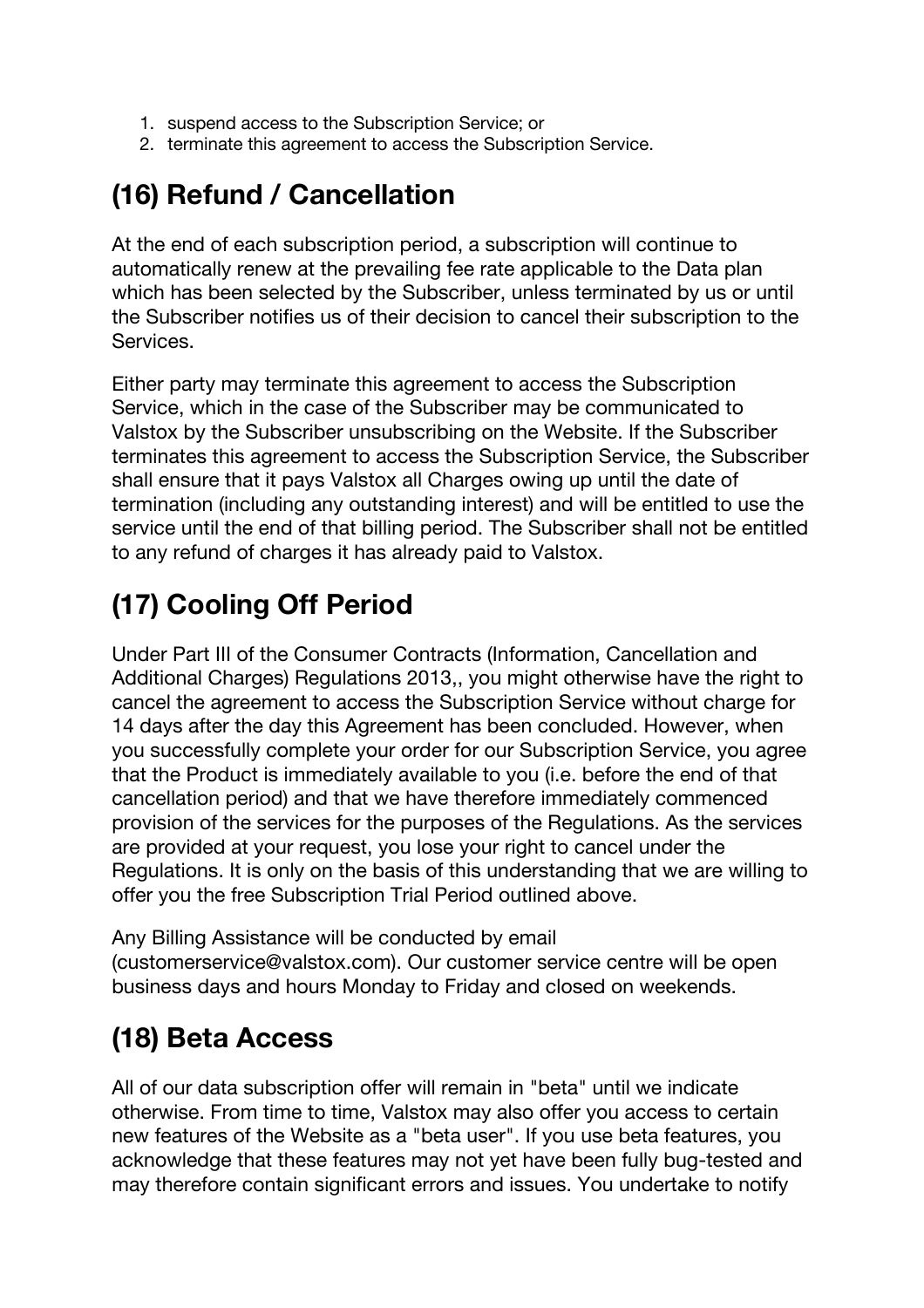Valstox of any bugs you may find, where possible. You also accept that access to these features may be withdrawn at any time, without any notice given, if we decided that these features are to form part of a separate subscription offer.

### **(19) General**

If any provision of these Terms is held invalid or unenforceable by a court of competent jurisdiction, the remaining provisions of these Terms will remain in full force and effect, and any such invalid or unenforceable provisions will be deemed omitted. No waiver of any provision of these Terms by us, whether by conduct or otherwise, in any one or more instances, will be deemed to be, or be construed as, a further or continuing waiver of that provision or any other provision of these Terms. These Terms are for the benefit of us and our users and are not intended to benefit, or be enforceable by, any other person. Any termination, rescission, amendment, variation, waiver or settlement under these Terms will not be subject to the consent of any third party.

User Content posted on the Website may be retained by us either on-line or archived for a period of ten years. You may not assign, charge, sub-contract or otherwise transfer any of your rights or obligations arising under these Terms. Any attempt by you to do so will be null and void. We may assign, charge, sub-contract or otherwise transfer these Terms, or any of our rights or obligations arising under these Terms, at any time. We may vary these Terms from time-to-time by posting a new version of the Terms on the Website. If you are a Registered User or Subscriber, we may also give you notice of the variation. Your continued use of the Website after a variation will constitute your acceptance of the variation.

These Terms constitutes the entire agreement between you and us in relation to your use of the Website, and supersede all previous agreements in respect of your use of the Website. These Terms will be governed by and construed in accordance with English law, and the English courts will have (subject to the following) exclusive jurisdiction to adjudicate any disputes arising out of or relating to these Terms. Both you and we irrevocably agree for the benefit of the other to settle any dispute which may arise out of, under, or in connection with these Terms or the legal relationship established by them, and for those purposes we both irrevocably submit all disputes to the jurisdiction of the English courts. For the exclusive benefit of Valstox, Valstox retains the right to bring proceedings as to the substance of the matter in the courts of the country of your residence or, where these Terms are, subject to the financial disclaimer in clause 8 above, entered into in the course of your trade or profession, the country of your principal place of business.